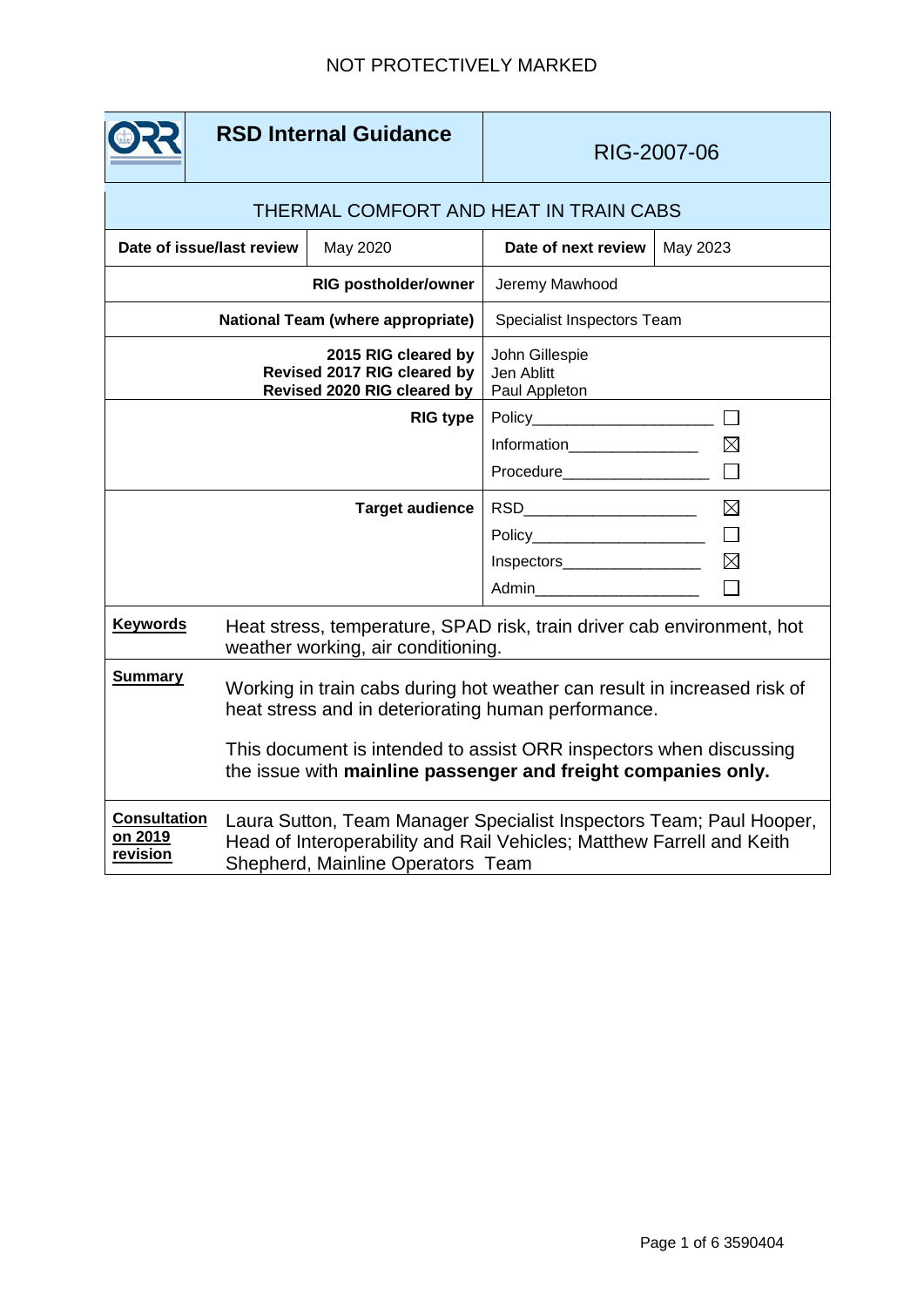# **Detail Introduction**

Working in train cabs during hot weather can result in an increased risk of heat stress (defined as when the body's means of controlling its internal temperature starts to fail) and deteriorating human performance.

Some of the effects of exposure to high temperatures include:

- reduced concentration:
- tunnelling of vision (reduced peripheral vision);
- reduced vigilance;
- reduced work rate (on self-paced tasks); and
- increased cycle time i.e. slower performance on discrete, repetitive tasks.

There is limited statistical data available on the effects of exposure to high temperatures in the rail industry. Related information from other industries (Pilcher et al, 2002; Hancock et al, 2007) suggests that hot temperatures negatively impact performance on a wide range of tasks which require the processing of information.

Above an Effective Temperature in the surroundings of around 29.4C (85F) (and its Wet Bulb Globe Temperature equivalent of 30.8C (87.4F)), the body becomes unable to dissipate heat quickly enough to maintain core body temperature, which will begin to rise unless conditions are alleviated in some way to provide cooling (Hancock et al 2007, p860).

Hancock's 2007 review of previous studies on the effects of the thermal environment on human performance confirmed that thermal stressors adversely affect performance, though often in subtle ways due to the interaction of multiple factors including not only the intensity of heat but also the exposure time, task type etc. Excessive heat seems to cause an individual to allocate some of their attention to the heat stressor, reducing their capacity to process task-relevant information. Excessive heat affects in particular:

• perception, (which could include e.g. observing signals and the lineside environment). Heat stressors reduce the speed and accuracy of response for perceptual tasks;

• psychomotor skills (e.g. operation of controls). Heat stressors reduce psychomotor accuracy, but seem to make responses faster. Whether the overall outcome of this trade-off is positive or negative depends on the task; and

• cognitive processes (thinking, memory etc) are affected, but to a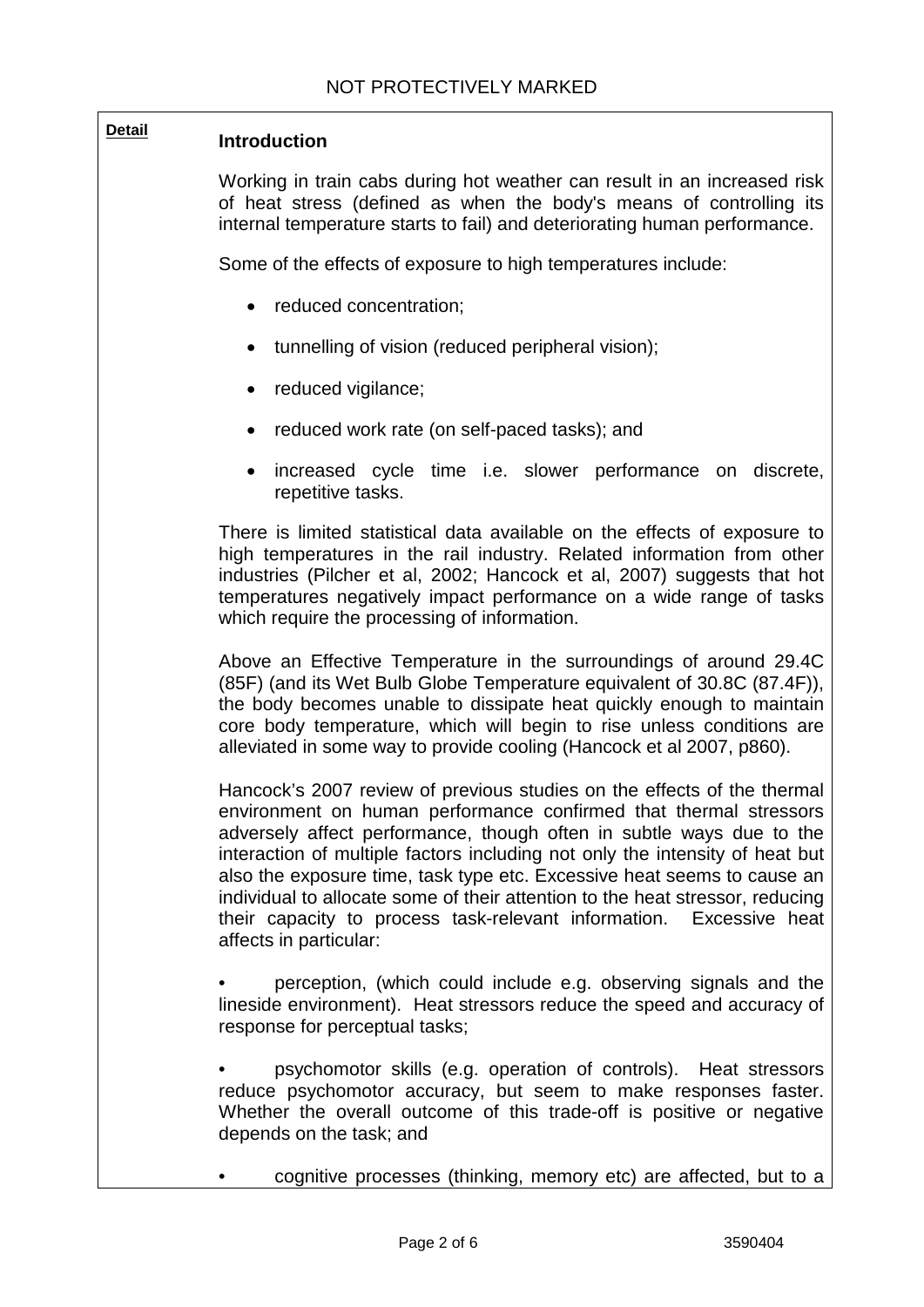much smaller extent. The Railway Safety and Standards Board (RSSB) report on Category A signals passed at danger (SPADS) for the year ending December 2006 discussed the effects of rising temperatures due to climate change, and noted the increased level of SPADS during the high temperatures in July 2006. The report made reference to the positive correlation between temperature and the incidence of SPADS but acknowledged that several other causal factors are also involved.

ORR's publication RSP1 "*Developing and maintaining staff competence*" available on ORR's website at

[\(http://orr.gov.uk/\\_\\_data/assets/pdf\\_file/0016/4264/developing-and](http://orr.gov.uk/__data/assets/pdf_file/0016/4264/developing-and-maintaining-staff-competence-rsp1.pdf)[maintaining-staff-competence-rsp1.pdf](http://orr.gov.uk/__data/assets/pdf_file/0016/4264/developing-and-maintaining-staff-competence-rsp1.pdf) ) outlines how developing drivers' non-technical skills, including techniques to help maintain concentration, can help reduce risks from reduced driver attention. Although clearly important for general driving competence, especially in conditions which may reduce vigilance and concentration, such attention management skills are no permanent substitute for ensuring an adequate thermal working environment.

## **Current Position**

The Health and Safety Executive (HSE) has produced guidance on thermal comfort [\(http://www.hse.gov.uk/temperature/thermal/index.htm](http://www.hse.gov.uk/temperature/thermal/index.htm) ), including an information sheet on heat stress http://www.hse.gov.uk/pubns/indg451.htm

ORR Inspectors have also undertaken work in this area, primarily where complaints have been raised by staff.

#### **Guidance**

This guidance is for inspectors to aid discussion with the industry regarding mainline passenger and freight operations. Similar considerations will usually apply to driving cabs of on-track machines. Suggested discussion points include:

#### Assessment

Thermal comfort depends on a number of parameters including air temperature; radiant temperature (e.g. from the sun or any hot cab surfaces); humidity; air-flow; clothing; and levels of activity.

Dutyholders should have assessed the risks under Regulation 3 of the Management of Health and Safety at Work Regulations 1999, and should have appropriate processes in place to identify when cab temperatures are likely to rise above company specified temperature limits, including ensuring that "hot weather" risk control measures are initiated where necessary.

There are no set upper limits for temperature in the workplace, however, and Regulation 7 of the Workplace (Health, Safety and Welfare)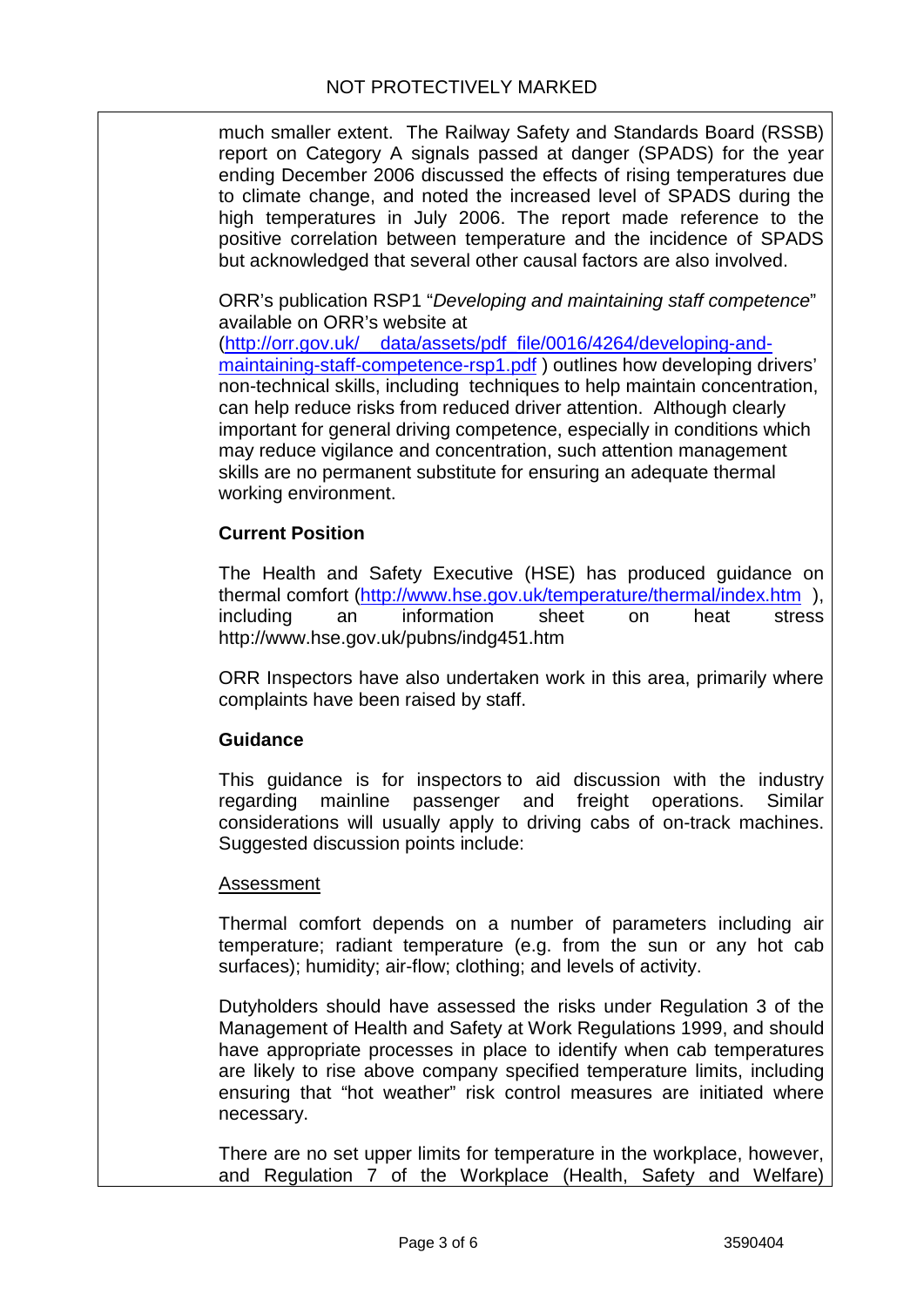Regulations 1992 "temperature in indoor workplaces" does not apply to locomotives or rolling stock. The outcome of a case taken in 2007 under the Provision and Use of Work Equipment Regulations 1998 (PUWER), regarding the suitability of train drivers' seats, would suggest that regulation 4 of PUWER "suitability of work equipment" may apply.

### Hot weather risk control measures

BS EN 16186-2: 2017 requires the driver's cab in new interoperable rolling stock (in the scope of Directive 2008/57/EC) to be equipped with a means of regulating the temperature which is compliant with EN 14813-1 and EN 14813-2 (essentially, air conditioning).

Where train cabs are not fitted with air conditioning, dutyholders should have plans in place for the implementation of air conditioning in cabs within a specified timeframe or justification that such fitting is not reasonably practicable using, where appropriate, suitable cost benefit analysis and a professional decision making process.

Additional good practice control measures would include :

- 1. The issue of cotton/breathable loose-fitting uniforms;
- 2. The issue of cooled water when booking on duty, preferably in a thermos, with additional cooled water available at other locations;
- 3. Properly secured fans and open-able windows may assist cooling by air movement, though care should be taken regarding increased noise;
- 4. A reduction in driving periods and an increase in rest periods where possible;
- 5. The provision of suitable rest areas with fans or air conditioning and cooled water;
- 6. The provision of information to drivers on the symptoms of heat stress and exhaustion e.g. nausea and muscle cramps, and the risks of dehydration;
- 7. The provision of information to drivers on their legal duty to advise their managers if they are suffering from symptoms of heat stress or exhaustion, or otherwise feel unable to carry out their work safely;
- 8. The provision of information to driver managers regarding the need for drivers to be relieved from duty if they feel symptoms of heat stress or exhaustion;
- 9. Provision, where reasonably practicable, of sun visors or blinds to reduce radiant heat (provided that they do not obscure the primary vision area or adversely affect the sighting of signals or other vital visual information);
- 10.Procedures for the removal of cabs from service when the internal temperature exceeds certain levels (28°C or above has been used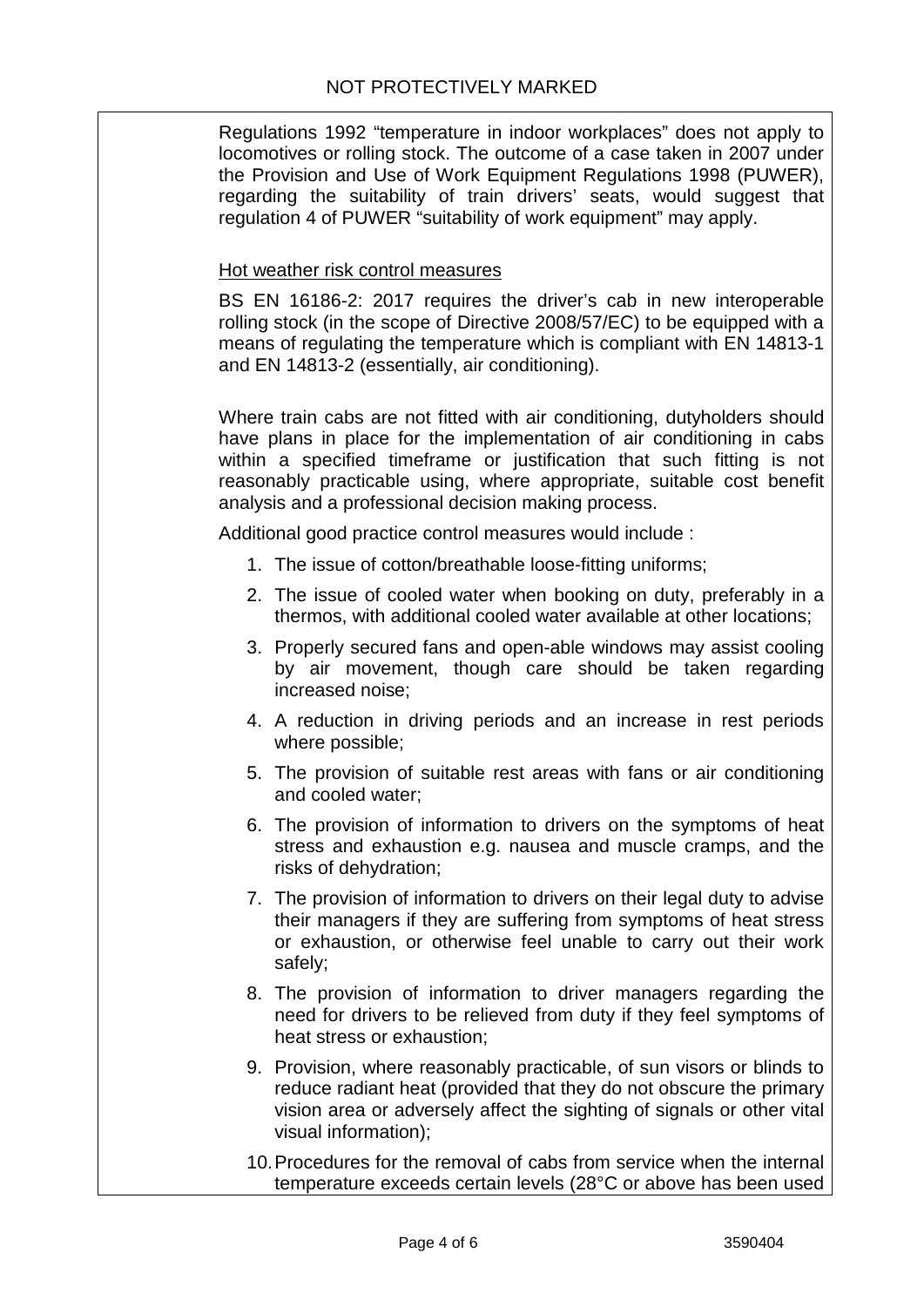by some rail duty holders);

- 11.The development of individual policies, with occupational health departments' input, for drivers with existing medical conditions such as cardiovascular conditions or diabetes, or obese or pregnant drivers who may be more susceptible to higher temperatures; and
- 12.Monitoring and review of the control measures to ensure that they are in place and effective.

Drivers and their safety representatives should be consulted on the suitability of these and other measures, as appropriate.

Inspectors should refer to RIG 2009-05 "*Assessing whether risks on Britain's railways have been reduced SFAIRP"* for general guidance on assessing whether risks have been reduced so far as is reasonably practicable (available at

[http://www.orr.gov.uk/\\_\\_data/assets/pdf\\_file/0007/2140/rig-2009-05](http://www.orr.gov.uk/__data/assets/pdf_file/0007/2140/rig-2009-05-assessing-whether-risks-on-britains-railways-have-been-reduced-sfairp.pdf) [assessing-whether-risks-on-britains-railways-have-been-reduced](http://www.orr.gov.uk/__data/assets/pdf_file/0007/2140/rig-2009-05-assessing-whether-risks-on-britains-railways-have-been-reduced-sfairp.pdf)[sfairp.pdf](http://www.orr.gov.uk/__data/assets/pdf_file/0007/2140/rig-2009-05-assessing-whether-risks-on-britains-railways-have-been-reduced-sfairp.pdf) ).

References:

Pilcher et al, 2002, Effects of hot and cold temperature exposure on performance: a meta-analytic review, Ergonomics, vol 45, no 10, pp 682- 698)

Hancock et al, 2007. A meta-analysis of performance response under thermal stressors. Human Factors, Volume 49, No5, pp 851-877

BS EN 16186-2: 2017. Railway applications – Driver's cab. Part 2: Integration of displays, controls and indicators.